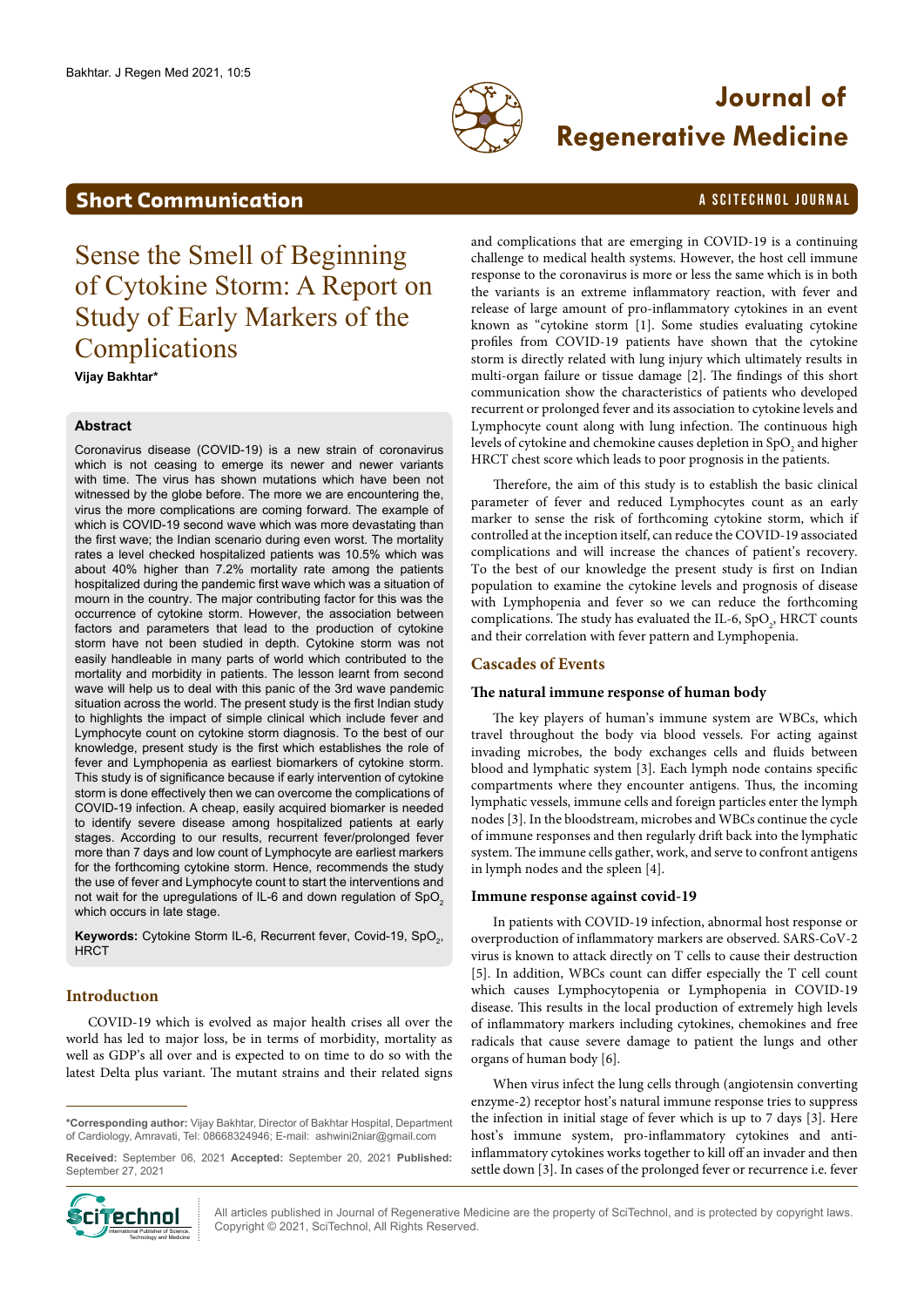> 7 days or fever relapse in the second week of illness, the expression of inflammatory markers gets over excited and causes cytokine storm in patients via increase in IL-6, LDH, Ferritin, CRP counts etc. Which in extreme stages leads to organ failure.

Clinically, the patient in the storm display marked reduction in  $\mathrm{SpO}_2$  and increase in lung HRCT score. The  $\mathrm{SpO}_2$  desaturation can also be explained by the fact that, in severe disease the patency of blood vessels gets thinner and thinner due to fluid escape and also due to the vigorous cellular migration (T cell) at the site of injury (Figure 1). Thus, only RBCs with increase amount of Ferritin, platelets and

other components of blood remain in the blood vessel which leads to increased clotting of blood inside the vessel. Blood clotting impact on blood flow in the different regions of the lung and other tissues of body leading severe hypoxia [7]. Hence, the patients suffer from low oxygen saturation i.e. decreased  $\text{SpO}_2$  less than 90%. COVID-19 infection causes pneumonia which is characterized mainly by fever, cough, dyspnea, and bilateral infiltrates on chest imaging which is measured via HRCT chest [8]. High HRCT chest count indicates high viral load in patients (Figure 2). The SARS CoV-2 can block the host immune defence response by conquering T cell functions by inducing



**Figure 1:** Cascades events of SARS CoV-2. (A)- The exhaustion of inflammatory markers & SARS CoV-2 expresses on epithelial cells of lungs which lead formation of clots in lung which results in depletion of SpO2, (B) ACE-2 receptor expression on Lymphocytes. (C) A concomitant increase in inflammatory cytokine levels promotes the depletion and exhaustion of T cells. (D) The virus SARS CoV-2 directly damages lymphatic organ system i.e. spleen and lymph node which causes Lymphopenia.